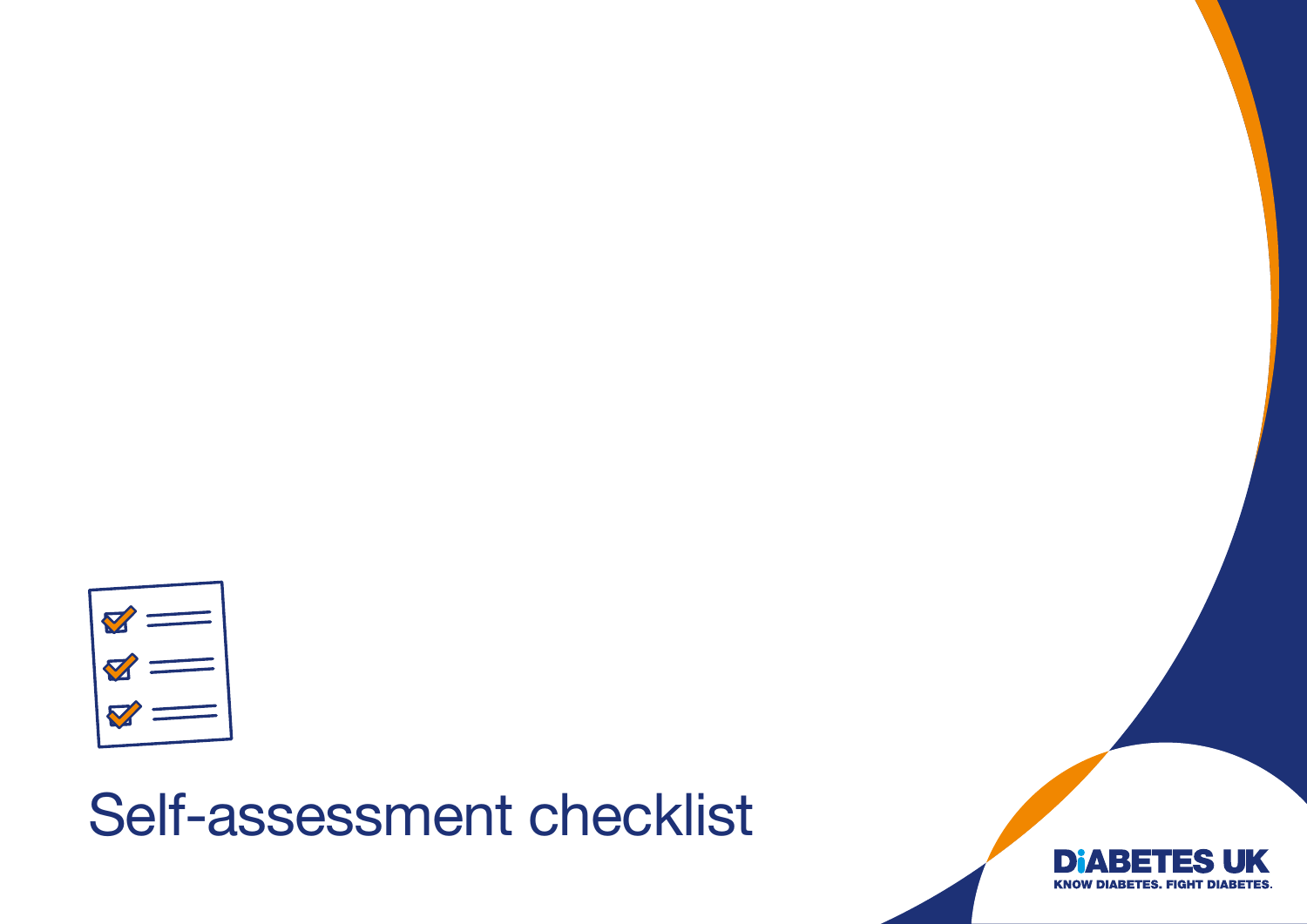|             | <b>Recommendations</b>                                                                                                                                                                                                                   | Who's responsible?                     | Is it met? Yes, no,<br>partially, planned | <b>Comments</b><br>eg good practice or<br>deficiencies identified | <b>Action required</b> | <b>Timescale</b> |
|-------------|------------------------------------------------------------------------------------------------------------------------------------------------------------------------------------------------------------------------------------------|----------------------------------------|-------------------------------------------|-------------------------------------------------------------------|------------------------|------------------|
|             | All hospitals should have a fully<br>staffed diabetes inpatient team,<br>made up of the following $\frac{1}{1}$ :                                                                                                                        | Leadership of acute<br>hospital trust. |                                           |                                                                   |                        |                  |
|             | Diabetes consultant.                                                                                                                                                                                                                     |                                        |                                           |                                                                   |                        |                  |
|             | Sufficient diabetes inpatient<br>specialist nurses to run a daily and<br>weekend service.                                                                                                                                                |                                        |                                           |                                                                   |                        |                  |
|             | Access to a diabetes specialist<br>podiatrist, pharmacist and dietitian<br>and access to psychological support.                                                                                                                          |                                        |                                           |                                                                   |                        |                  |
|             | A projects and implementation lead<br>and admin support.<br>The team should meet regularly, have<br>access to shared office space and<br>administrative support.                                                                         |                                        |                                           |                                                                   |                        |                  |
| $\mathbf 2$ | Hospitals should also have a<br>perioperative diabetes team with<br>representation from surgery,<br>pre-admission, anaesthetic<br>department, recovery nursing and<br>analytic team. The responsibilities<br>of the team should include: | Leadership of acute<br>hospital trust. |                                           |                                                                   |                        |                  |
|             | Implementing and monitoring the<br>perioperative pathway.                                                                                                                                                                                |                                        |                                           |                                                                   |                        |                  |
|             | Meeting monthly to review<br>reports, complaints, plan service<br>improvements and audit the service.                                                                                                                                    |                                        |                                           |                                                                   |                        |                  |

1 Work is being done now to update the recommended numbers of staff per inpatient team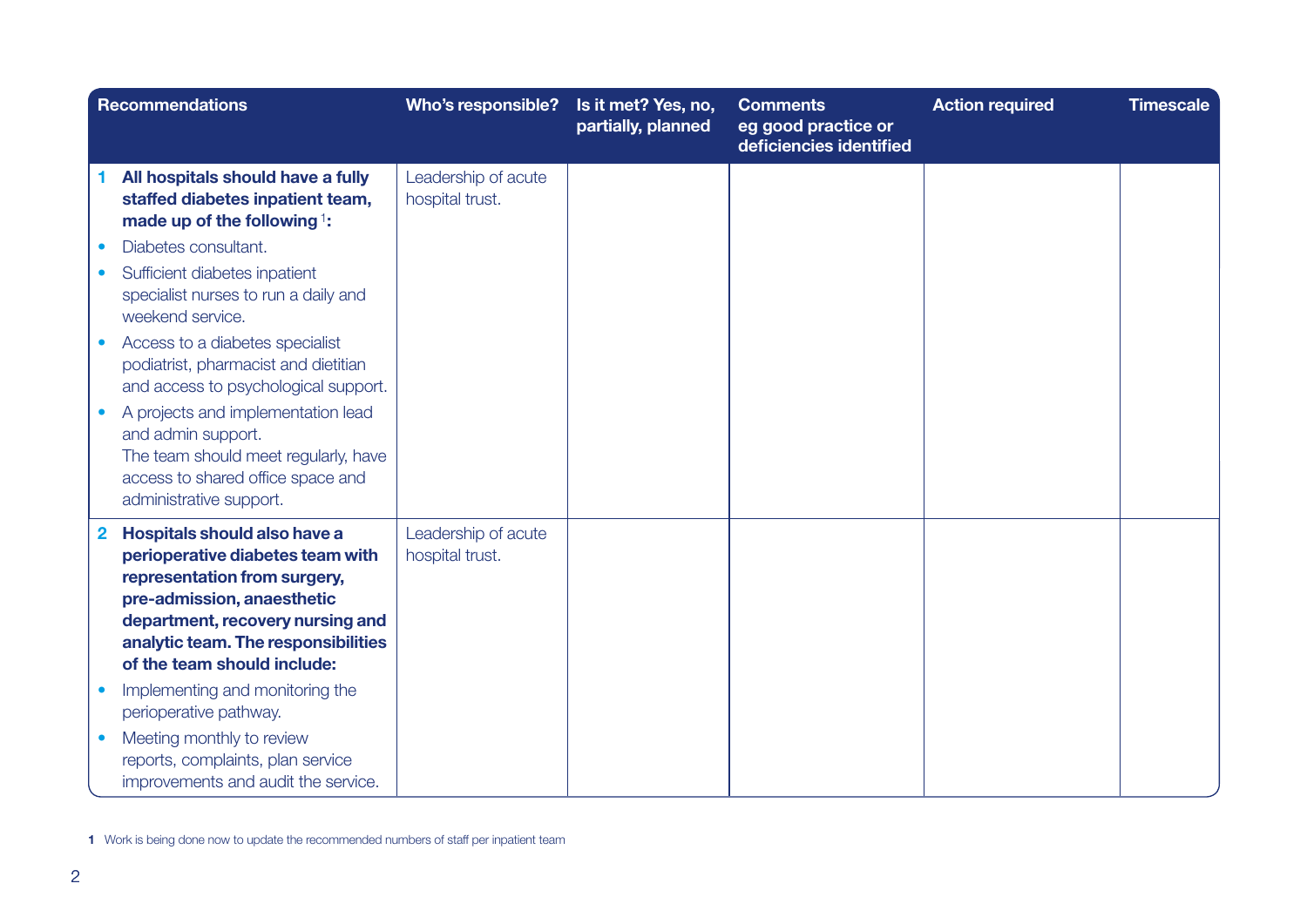|                                                  | <b>Recommendations</b>                                                                                                                                                                                                                                                        | <b>Who's responsible?</b>                                                 | Is it met? Yes, no,<br>partially, planned | <b>Comments</b><br>eg good practice or<br>deficiencies identified | <b>Action required</b> | <b>Timescale</b> |
|--------------------------------------------------|-------------------------------------------------------------------------------------------------------------------------------------------------------------------------------------------------------------------------------------------------------------------------------|---------------------------------------------------------------------------|-------------------------------------------|-------------------------------------------------------------------|------------------------|------------------|
| 3                                                | All diabetes inpatient teams<br>should host quarterly diabetes<br>and insulin safety and strategy<br>board meetings. Representation<br>should include a member of the<br>hospitals' safety committee, the<br>executive board, IT and analytic<br>teams.                       | Diabetes inpatient<br>teams and leadership<br>of acute hospital<br>trust. |                                           |                                                                   |                        |                  |
| $\bullet$<br>$\bullet$<br>$\bullet$<br>$\bullet$ | 4 All diabetes inpatient teams<br>should meet weekly to discuss:<br>incident reports and complaints<br>monthly and other audits<br>the service and innovations<br>upcoming teaching.                                                                                          | <b>Diabetes</b><br>inpatient teams.                                       |                                           |                                                                   |                        |                  |
| 5 <sup>1</sup>                                   | <b>Appropriate members of</b><br>the diabetes inpatient team<br>should be supported in getting<br>leadership training. Information<br>about Diabetes UK's leadership<br>programmes, Tomorrow's<br><b>Leaders and Clinical Champions</b><br>is available online <sup>2</sup> . | Leadership of<br>acute hospital<br>trust and diabetes<br>inpatient teams. |                                           |                                                                   |                        |                  |
| 6                                                | <b>Guidelines recommended by</b><br>the Joint British Diabetes<br>Societies should be in place and<br>easy to find <sup>3</sup> .                                                                                                                                             | <b>Diabetes</b><br>inpatient teams.                                       |                                           |                                                                   |                        |                  |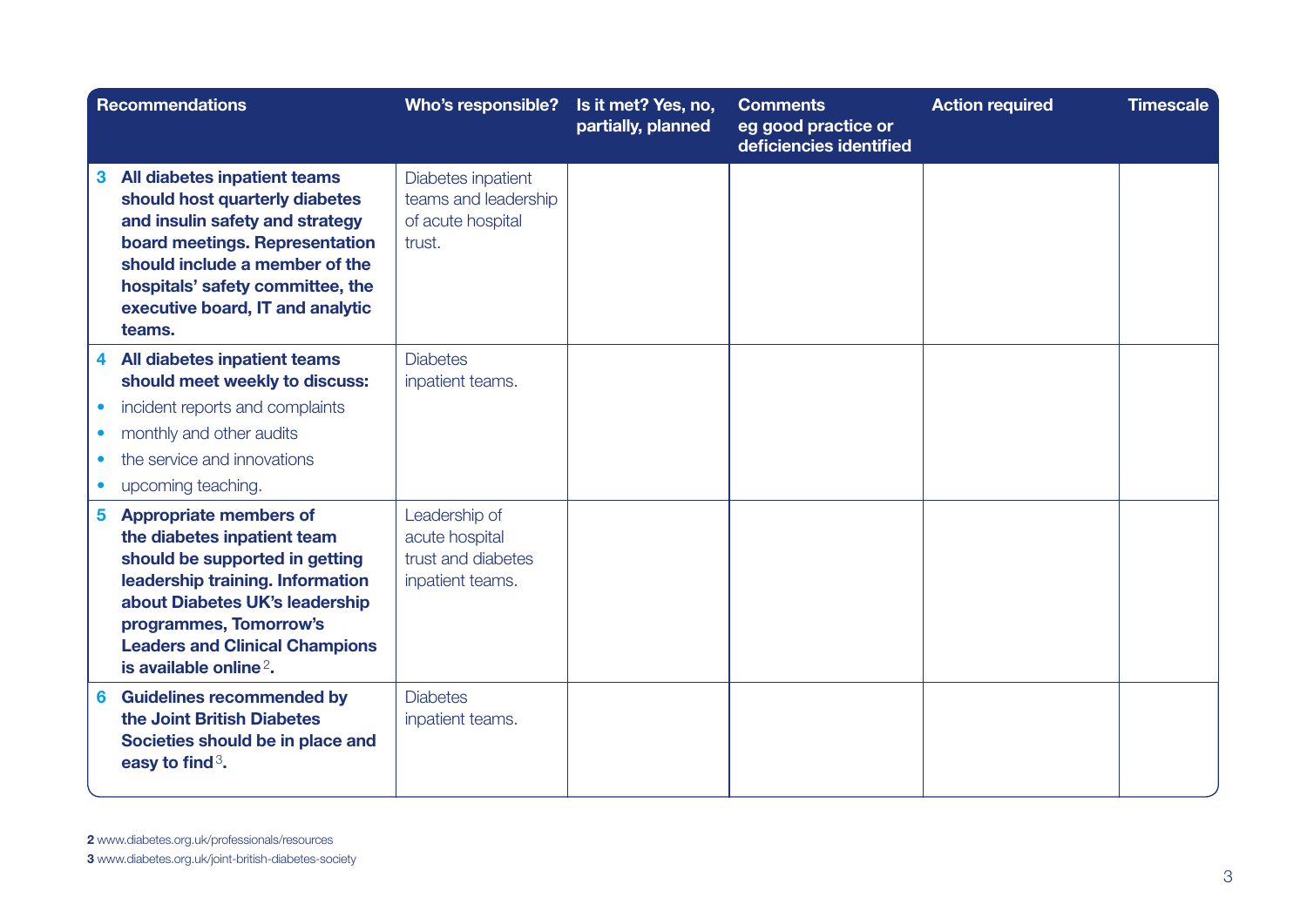|   | <b>Recommendations</b>                                                                                                                                                                                                              | Who's responsible?                                                                                                                           | Is it met? Yes, no,<br>partially, planned | <b>Comments</b><br>eg good practice or<br>deficiencies identified | <b>Action required</b> | <b>Timescale</b> |
|---|-------------------------------------------------------------------------------------------------------------------------------------------------------------------------------------------------------------------------------------|----------------------------------------------------------------------------------------------------------------------------------------------|-------------------------------------------|-------------------------------------------------------------------|------------------------|------------------|
|   | All hospitals should support<br>healthcare professionals to<br>involve people with diabetes in<br>their own care.                                                                                                                   | Diabetes inpatient<br>teams, leadership<br>of acute hospital<br>trust and healthcare<br>professionals<br>caring for people with<br>diabetes. |                                           |                                                                   |                        |                  |
| 8 | Basic training on the safe use<br>of insulin and the main diabetes<br>harms and how they can be<br>prevented should be mandatory<br>for all healthcare professionals<br>caring for people with diabetes.                            | Leadership of acute<br>hospital trust.                                                                                                       |                                           |                                                                   |                        |                  |
| 9 | Training should be provided to all<br>undergraduate doctors and nurse<br>trainees in the important aspects<br>of inpatient diabetes care.                                                                                           | Royal Colleges.                                                                                                                              |                                           |                                                                   |                        |                  |
|   | 10 Training in the areas outlined<br>in the table on page 12 and 13<br>of the 'Making hospitals safe<br>for people with diabetes' report<br>should be available for the listed<br>healthcare professionals across<br>all hospitals. | Leadership of<br>acute hospital<br>trust and diabetes<br>inpatient team.                                                                     |                                           |                                                                   |                        |                  |
|   | 11 All patients with a diagnosis of<br>diabetes should be supported to<br>self-manage their diabetes where<br>appropriate. Hospitals should<br>have systems and training in<br>place that supports this.                            | Leadership of<br>acute hospital<br>trust and diabetes<br>inpatient teams.                                                                    |                                           |                                                                   |                        |                  |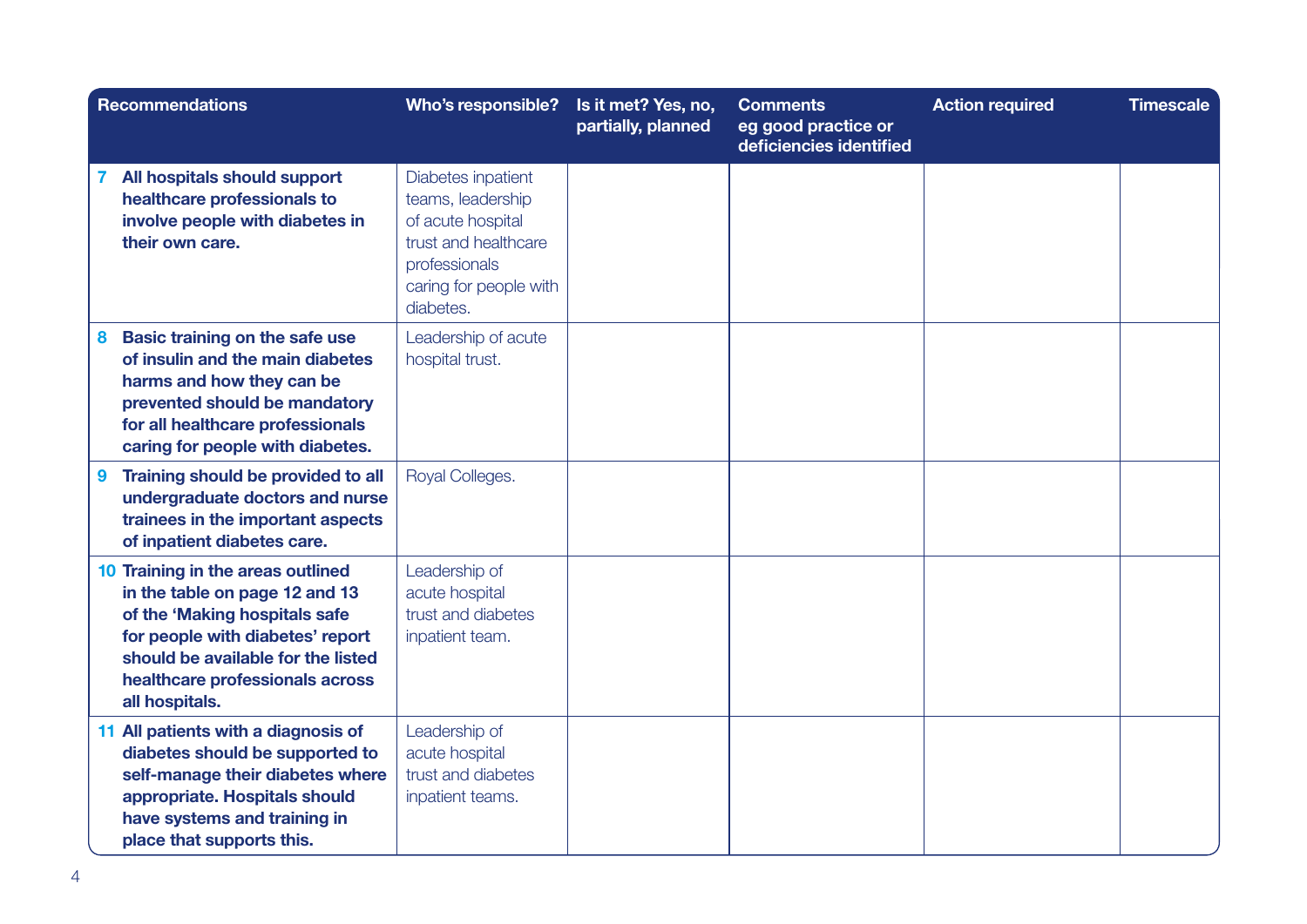| <b>Recommendations</b>                                                                                                                                                                                                                                                 | Who's responsible?                                                                                 | Is it met? Yes, no,<br>partially, planned | <b>Comments</b><br>eg good practice or<br>deficiencies identified | <b>Action required</b> | <b>Timescale</b> |
|------------------------------------------------------------------------------------------------------------------------------------------------------------------------------------------------------------------------------------------------------------------------|----------------------------------------------------------------------------------------------------|-------------------------------------------|-------------------------------------------------------------------|------------------------|------------------|
| 12 All patients with a diagnosis of<br>diabetes should benefit from<br>a care plan - developed in<br>collaboration between healthcare<br>professionals and the patient -<br>that is activated on admission<br>to hospital.                                             | Diabetes inpatient<br>teams and healthcare<br>professionals<br>caring for people<br>with diabetes. |                                           |                                                                   |                        |                  |
| 13 Diabetes teams should work<br>with catering staff to make sure<br>meal times and meal quantities<br>are appropriate for people with a<br>diagnosis of diabetes.                                                                                                     | Diabetes inpatient<br>teams and healthcare<br>professionals<br>caring for people<br>with diabetes. |                                           |                                                                   |                        |                  |
| 14 All hospital menus should have<br>carbohydrate content available.                                                                                                                                                                                                   | Leadership of<br>acute hospital<br>trust and diabetes<br>inpatient teams.                          |                                           |                                                                   |                        |                  |
| 15 All patients with diabetes should<br>have easy access to appropriate<br>snacks and drinks throughout<br>their inpatient stay.                                                                                                                                       | Diabetes inpatient<br>teams and healthcare<br>professionals<br>caring for people<br>with diabetes. |                                           |                                                                   |                        |                  |
| 16 All hospitals should have systems<br>in place that identify patients<br>with a diagnosis of diabetes<br>on admission. There should be<br>electronic pathways to refer<br>patients to the diabetes inpatient<br>team, which are audited for<br>timeliness of review. | Leadership of<br>acute hospital<br>trust and diabetes<br>inpatient teams.                          |                                           |                                                                   |                        |                  |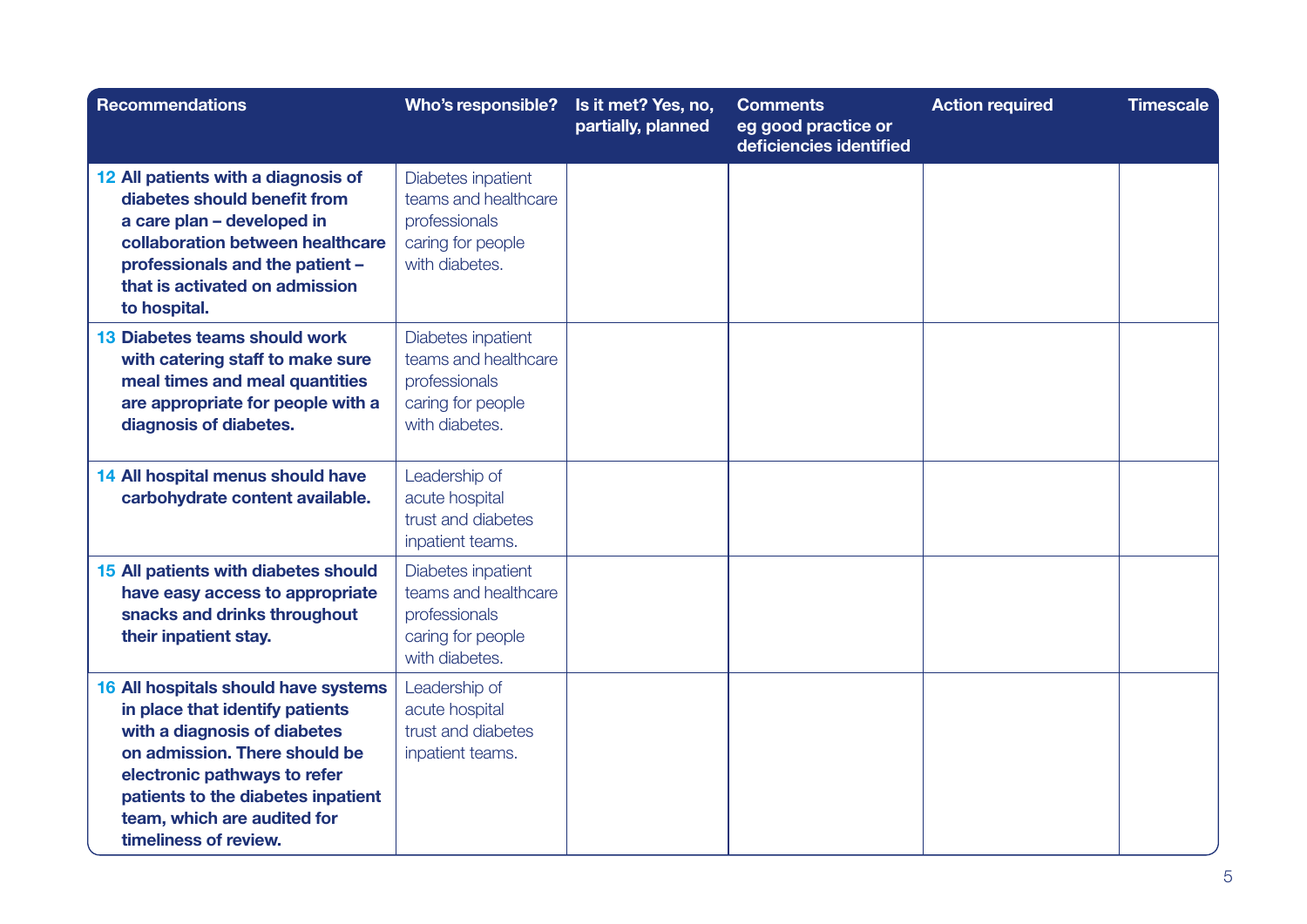| <b>Recommendations</b>                                                                                                                                                                                                                                                                 | Who's responsible?                                                                        | Is it met? Yes, no,<br>partially, planned | <b>Comments</b><br>eg good practice or<br>deficiencies identified | <b>Action required</b> | <b>Timescale</b> |
|----------------------------------------------------------------------------------------------------------------------------------------------------------------------------------------------------------------------------------------------------------------------------------------|-------------------------------------------------------------------------------------------|-------------------------------------------|-------------------------------------------------------------------|------------------------|------------------|
| 17 Effective electronic prescribing<br>system for detecting, recording,<br>and avoiding insulin and oral<br>hypoglycaemic agent (OHA)<br>prescribing errors should be used<br>across hospitals.                                                                                        | NHS England,<br>leadership of<br>acute hospital<br>trust and diabetes<br>inpatient teams. |                                           |                                                                   |                        |                  |
| 18 Web-linked blood glucose<br>and ketone meters should be<br>actively used to alert the diabetes<br>inpatient team to out of range<br>glucose values and to monitor<br>glucometrics across the trust and<br>at ward level.                                                            | Leadership of<br>acute hospital<br>trust and diabetes<br>inpatient teams.                 |                                           |                                                                   |                        |                  |
| 19 All hospitals should have an<br>electronic safe discharge<br>checklist that can be audited.                                                                                                                                                                                         | <b>Diabetes</b><br>inpatient teams.                                                       |                                           |                                                                   |                        |                  |
| 20 Systems should be in place to<br>prevent readmissions due to<br>unstable diabetes control.                                                                                                                                                                                          | <b>Diabetes</b><br>inpatient teams.                                                       |                                           |                                                                   |                        |                  |
| 21 Hospitals should agree on local<br>key indicators, like frequency of<br>hypoglycaemia, hospital acquired<br>foot ulceration and insulin errors<br>to audit and have methods in<br>place that ensure data collection<br>is robust and the data is<br>subjected to rigorous analysis. | Diabetes inpatient<br>teams with<br>analytical support.                                   |                                           |                                                                   |                        |                  |